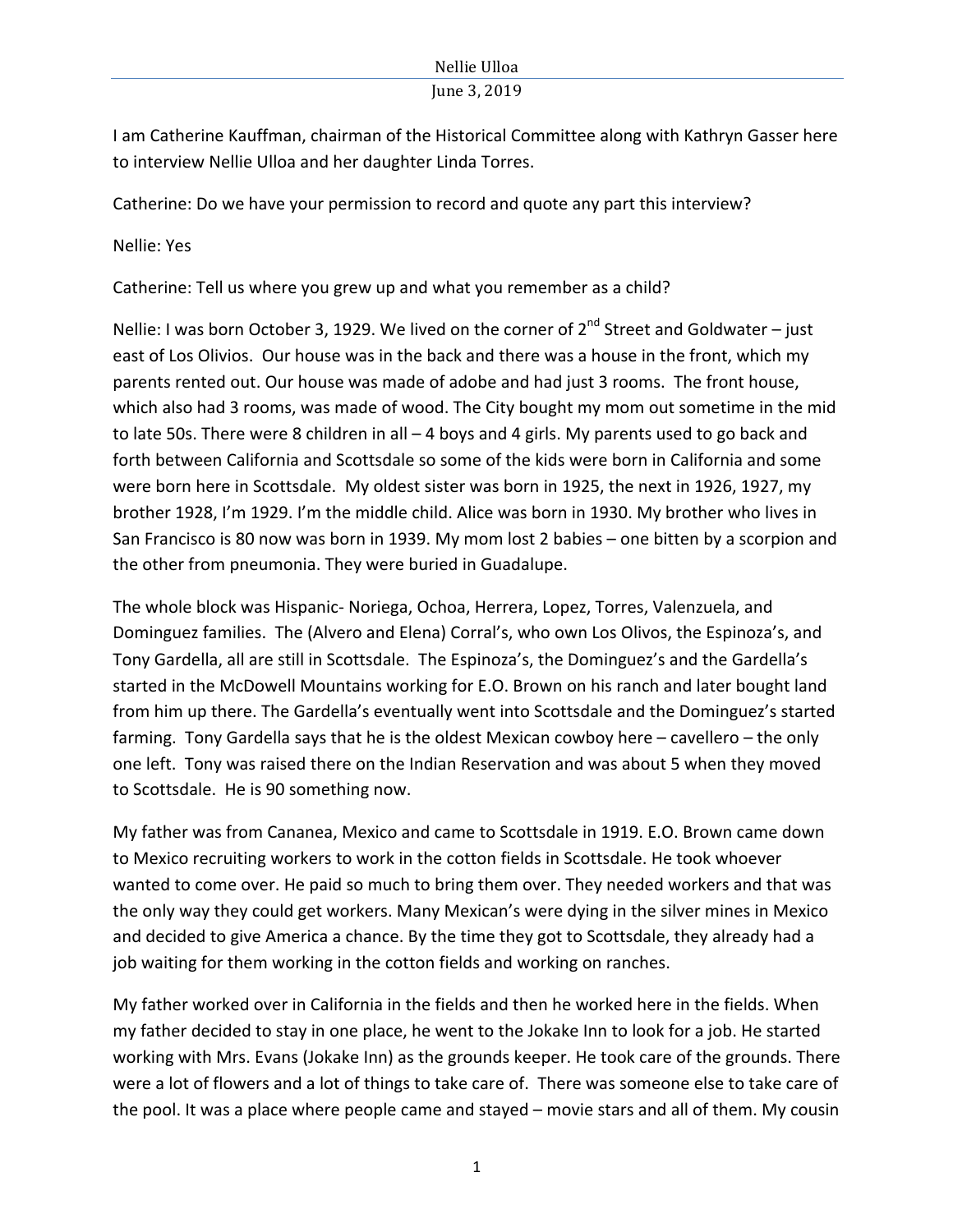used to work for Mrs. Evans as a waiter. He used to dress with a suit and everything. She had a lot of Mexican people working for her. Mrs. Evans was a really nice person. Later, my father went to the Biltmore as a grounds keeper where he retired. Mr. Jesus Corral (brother of Alvero Corral) worked inside for Mrs. Evans. A lot of the neighbors worked as maids at the Inn. My mom stayed home. Mrs. Evans would come over at Christmas and bring us gifts – dolls for us and cars for the boys.

Scottsdale was a farming area. Camelback Road was just a 2-lane road and so was Scottsdale. We had fields on the east of us. Between the field and our house was a ditch for irrigation. My mother used to grow a lot of flowers. Her favorite was sweet peas. We had chickens, a goose, a mule and a Billie goat. We used to have fun with the Billie goat. All of us playing - jumping each other and we used to say "Billie, come on." One of the kids would jump and Billie would hit him right in the mouth. It was like leap frog. We would have more fun with him. Then there was the mule Jenny – we would call her and she was way out in the field. You didn't keep them where you were. They just went back and forth. We would call Jenny and she would answer back going "hee hee hee." Then she would come to us. We had fun in those days. We had to create our own recreation or games.

#### Catherine: Where did you go to school?

Nellie: I started school at the Little Red Schoolhouse (aka Scottsdale Grammar School or Coronado School for Hispanic Students) - what is now the museum. I went there for  $1^{st}$ ,  $2^{nd}$ ,  $3^{rd}$ and  $4<sup>th</sup>$  grade. They had 2 classes in the basement and then one on the top. There were only Mexican and Yaque Indian children. The white children went to Loloma. The Yaque's used to live in a small community outside Scottsdale and they would transport them to the Little Red Schoolhouse. From there they moved to McDowell just west of Hayden Road. Some of them went to Guadalupe. There are still some in Scottsdale. We spoke mostly Spanish at school. I learned English when I went to Loloma in  $5<sup>th</sup>$  grade. That's when they mixed us with the white children. I went to Scottsdale High after that. At that time when we saw the little schoolhouse, we thought it was big. We used to climb the stairs and we thought "oh my goodness, look at this." It was for us and it was big. Now I see it and it's so small. We said the same thing with the Old Mission. For us at that time, they built a big church and now I see it and it's so small.

Linda: Nana spoke Spanish all of the time. She never spoke English.

Kathryn: Was it confusing to you - not speaking English - when you moved Loloma for  $5<sup>th</sup>$  grade?

Nellie: No, because I wanted to learn - I didn't want anything to hold me back.

Linda: I was born in 1954 and I remember being at Nana's house when I was a little girl. There was the library and the swimming pool across the street.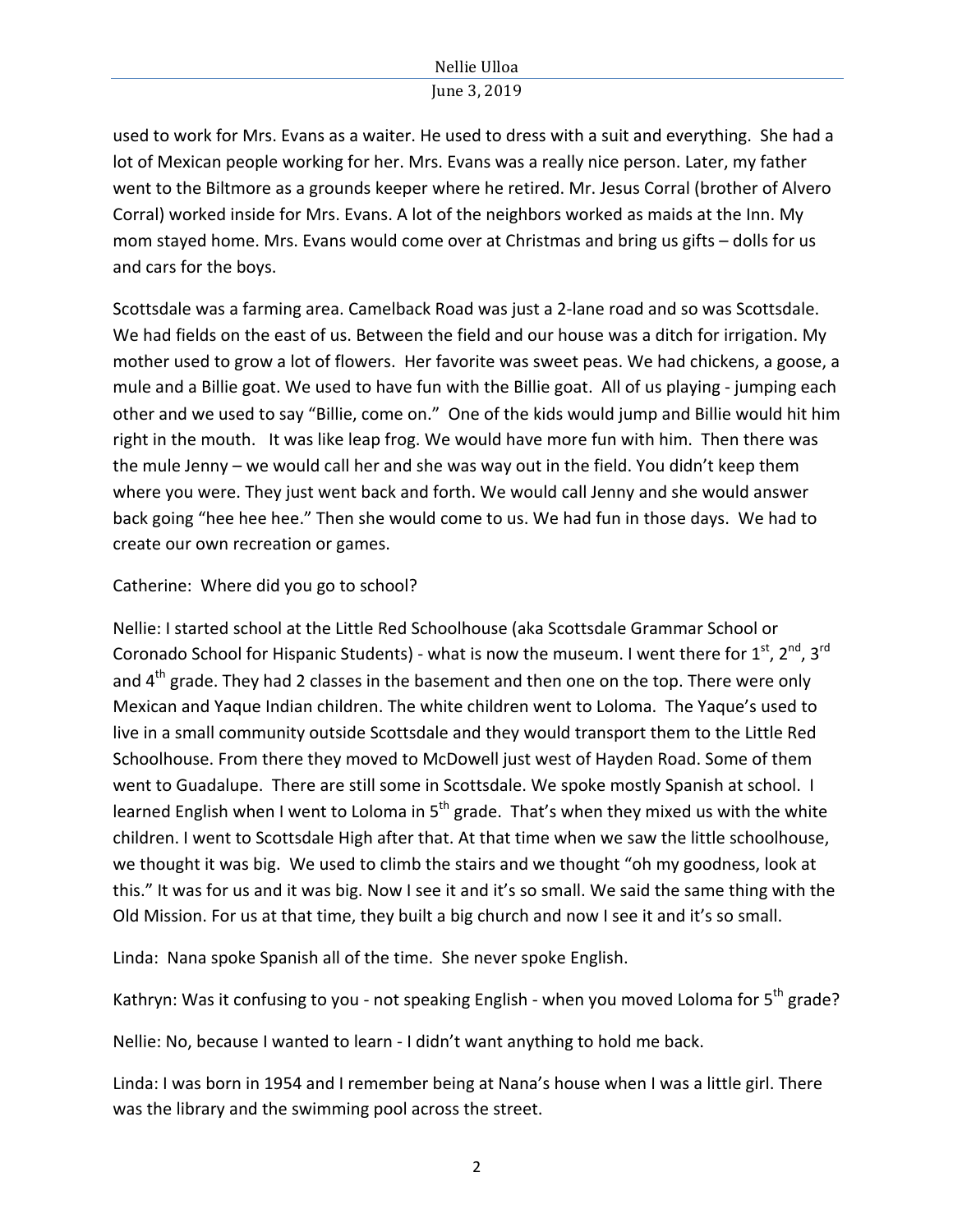Nellie: We weren't allowed to go the swimming pool. It was supposed to be a public swimming pool but not for us Mexicans. We weren't allowed until years later – probably in the 1960s. Then my sons used to go there and jump off the diving board. It wasn't until years later that you could buy homes north of Camelback Road. Mexican's had to stay south of Camelback Road.

Linda: Oh yes. I remember across from Nana's house was the library, the park, the pool – we couldn't go because we were supposed to stay in Nana's fence. We weren't allowed to go across the street. Then it was a 4 lane street and we would be at the corner there just watching people go by. People would be staring at us and I didn't know why – now - oh it's because we are Mexicans. Then my parents wouldn't speak Spanish in public. It was frowned upon. I remember this like it was yesterday. If we would go somewhere like in the store speaking Spanish, people would just look down on us. They would make faces and make you feel low. When I was in  $2^{nd}$  grade, my mom had an Avon lady. She would buy stuff from her but when I went to their house after school to play with the daughter  $-$  she had a nice dollhouse  $-$  a real dollhouse in the back yard – her mom said to me, "You need to go home." She was good enough to sell Avon to my mom but I couldn't play with her daughter.

# Catherine: Linda, do you speak Spanish?

Linda: Very little because that is how we were raised. It was too embarrassing and my mom didn't want us to go through that and be treated that way. She was doing what she thought was best for us. Everyone has those stories where some people like you and other don't - about prejudice and I learned how to deal with it. I did try to eliminate that from happening to my son. Once I had a child and he was going to grade school, parents would call and ask if Frankie could come over and play. I would always say; "you know he's Hispanic – right?" I did not want him experiencing what I experienced – when someone says; "can you come over to my house" and then all of a sudden they would say; "oh you didn't tell me he was Mexican so you're going to have to go home." I was trying to prevent that when he was little. When he got bigger, he could deal with it. When you're young, it hurts. Frank will be 40 in September. My granddaughter will be 18 on June 16. She just graduated from Mountain Point in Ahwatukee.

Nellie: I didn't want them to get confused when they went to school. My mom used to tell me, "teach them their language" but I didn't.

Catherine: Were there other places in Scottsdale you were not allowed to go?

Nellie: Certain restaurants

Kathryn: Did they have signs or did you just know you weren't allowed?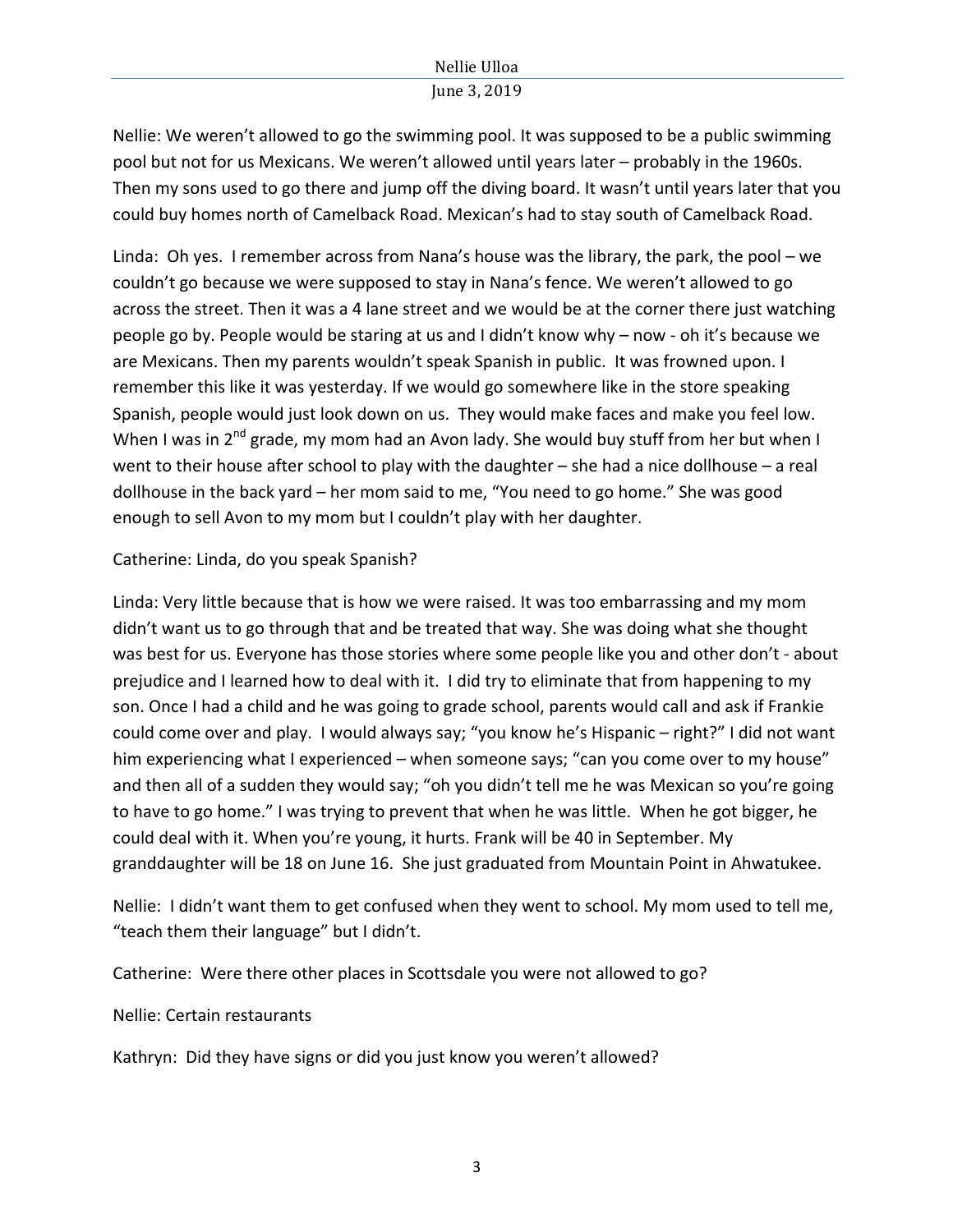Nellie: No, we just knew. We would go in and they would just say, "No, we are busy." Way afterwards was when they started accepting Mexican restaurants and Mexicans working in white people's restaurants. A lot of Hispanics worked at the Camelback Inn but they couldn't go there to eat. My youngest son, Bobby, started working there as a dishwasher, then a busboy, catering manager, catering director He kept working there and kept going higher and higher. He worked there for years even before he graduated from high school. He would go all over to different states. He loved that. He was even in some of the magazines for that. He got tired with all of the hours – holiday hours. Now he's been with American Airlines for 20 years.

Scottsdale started growing after the 1st World War. We had wooden sidewalks. We had a pool hall (Robert's Pool Hall) that was west of the Chinese grocery store (Jew Chew Song). We were allowed to go into the pool hall. There was a little post office that was kitty corner from the Chinese store. They tore down the post office. The Chinese store was right across from the old school house. Also across from the Chinese store, was a drug store where we could go have ice cream (Lawson's Drug Store). There was another building not too far from the little schoolhouse where they had classes and sometimes we would use that building for our fiestas because it had a kitchen. That is where one of our cousins had their wedding reception. Everyone in the community would come there and buy things we had for sale.

Catherine: Did the Mexican's have their own community here in Scottsdale – where they banked, went for groceries etc.? Was Mr. Song the only grocer in town?

Nellie: No, there were others but Mexicans would mostly go to the Chinese store. We could go to Earl's Market on Scottsdale Road across from what was Lulubelles but it was mostly for white people. The Indians would come over here on their wagons and sell cantaloupe, watermelons, squash and corn. They used to come over to the Chinese store and do their grocery shopping there too. We bought clothes and things in Phoenix. Sometimes there were people who would come - Syrian's or something – they would come in a car loaded with brand new clothes and sell it to the Mexican people on payments. You paid so much a month.

Linda: Nana also made a lot of clothes out of potato sack material. She even made me underwear out of flour sacks.

Catherine: How does your family connect with the Old Mission Church?

Nellie: I was just an infant when they started building the church. They didn't have a church in the beginning. They wanted somewhere to go and pray instead of going to different homes. It was just a bunch of dedicated Hispanic families who built the church because they grew too big to meet in homes. They sent a priest from one of the churches in Phoenix to do mass. The Ochoa's had a lot to do with building the church. Cruz Medina's dad helped build it. Mr. Herrera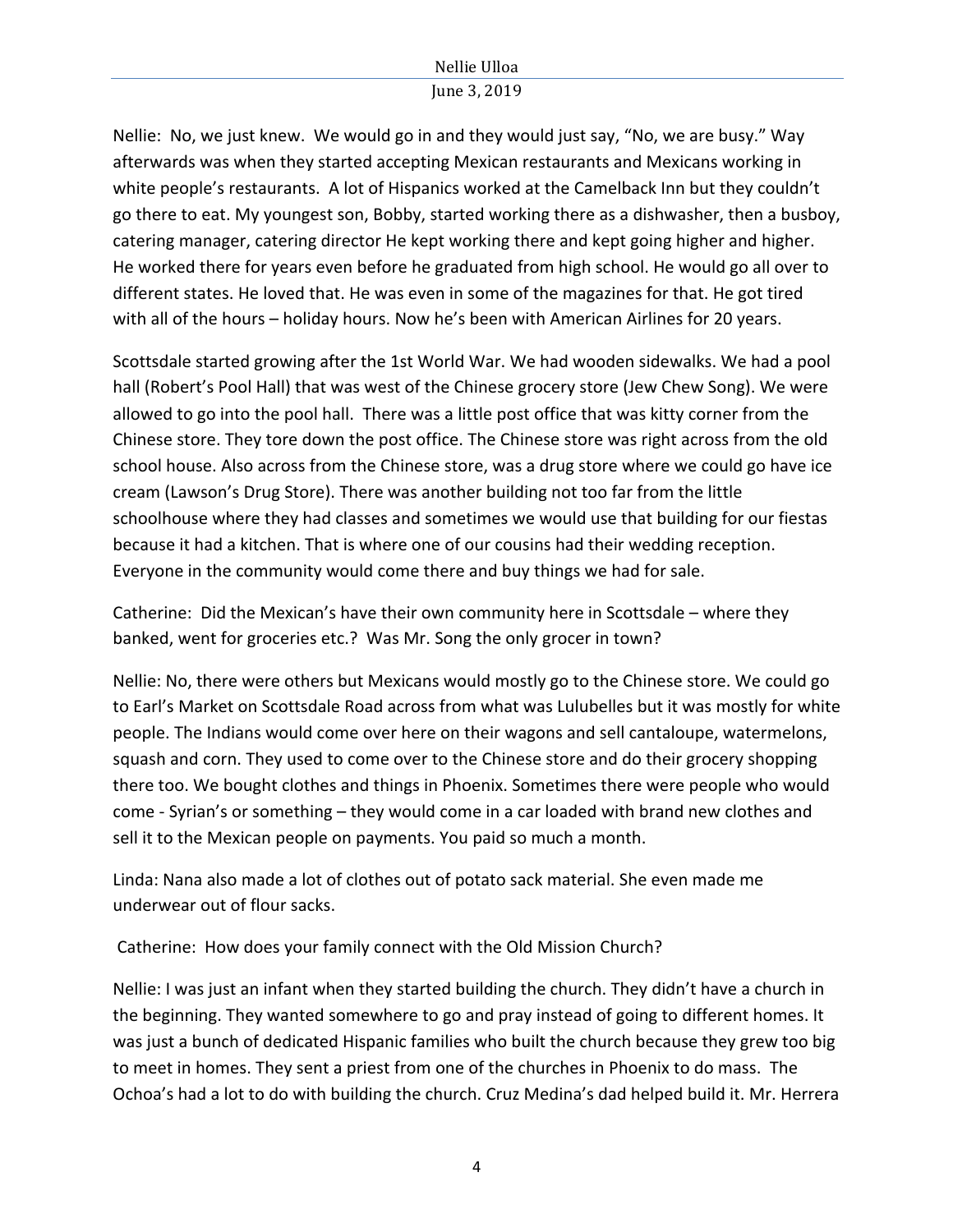was the one who built the stained windows in the Old Mission. They made the adobe at the church site, Schrader's Lake, and then another place on McDowell and Hayden where they had a water pump that was going all of the time. That's where they made a lot of the adobe. It was way out of Scottsdale so they had old trucks and horse drawn wagons to haul it back to Scottsdale. The priest didn't see the church until it was finished though he was sent to build a Mission. 

Catherine: Did the "white" Catholics have there own church?

Nellie: Nobody had a church. After the church was built, people who came from out of state that were Catholic attended the church.

Catherine: Tell us about your life after high school?

Nellie: I married my ex-husband in 1946 or 1947 and we had 5 kids - 4 boys and 1 girl. He was always going from one place to another - never staying in one place. I divorced him and then I married my second husband. We were married 37 years. I didn't have any children with my second husband. He died of cancer in 2012. After Bob died, I lived by myself for 2 years. I sold my house on East Culver about 3 years ago. I had it rented for many years. Now I live with my son, Linda's oldest brother, in Phoenix.

Linda: He moved us every 2 years – all in Arizona. We lived in Scottsdale – 3 different places. Our first house was on Thomas and Scottsdale Road. The second one was north of Thomas by Dora and the Brown's because I went to Pima. The last one was 7843 East Culver Road around McDowell and Hayden. I went to Tonalea, Pima and Coronado. I graduated Coronado high school in 1972. Our first house in a neighborhood around Thomas and Scottsdale Road was behind the Steak Pit. I remember the big old pole was on top of the roof of the Steak Pit restaurant. It was facing Scottsdale on the southwest corner of Thomas Road and Scottsdale Road. The bowling alley was just north of Thomas on Scottsdale Road. My brothers used to take me there and leave me in the daycare. My mom and dad had no clue. We would walk there and they would say, "Oh, we are going bowling" and then leave me in the daycare. I could see them hopping the fence or something taking off and leaving me there. Then they would come back and take me home.

Nellie: The first house we bought in Scottsdale, Thomas and Scottsdale Road, we were the only Hispanic people living there. That's when I started talking to the kids in English so that when they went to school, they would know how to speak English instead of just Spanish.

Catherine: Did you work outside of the house?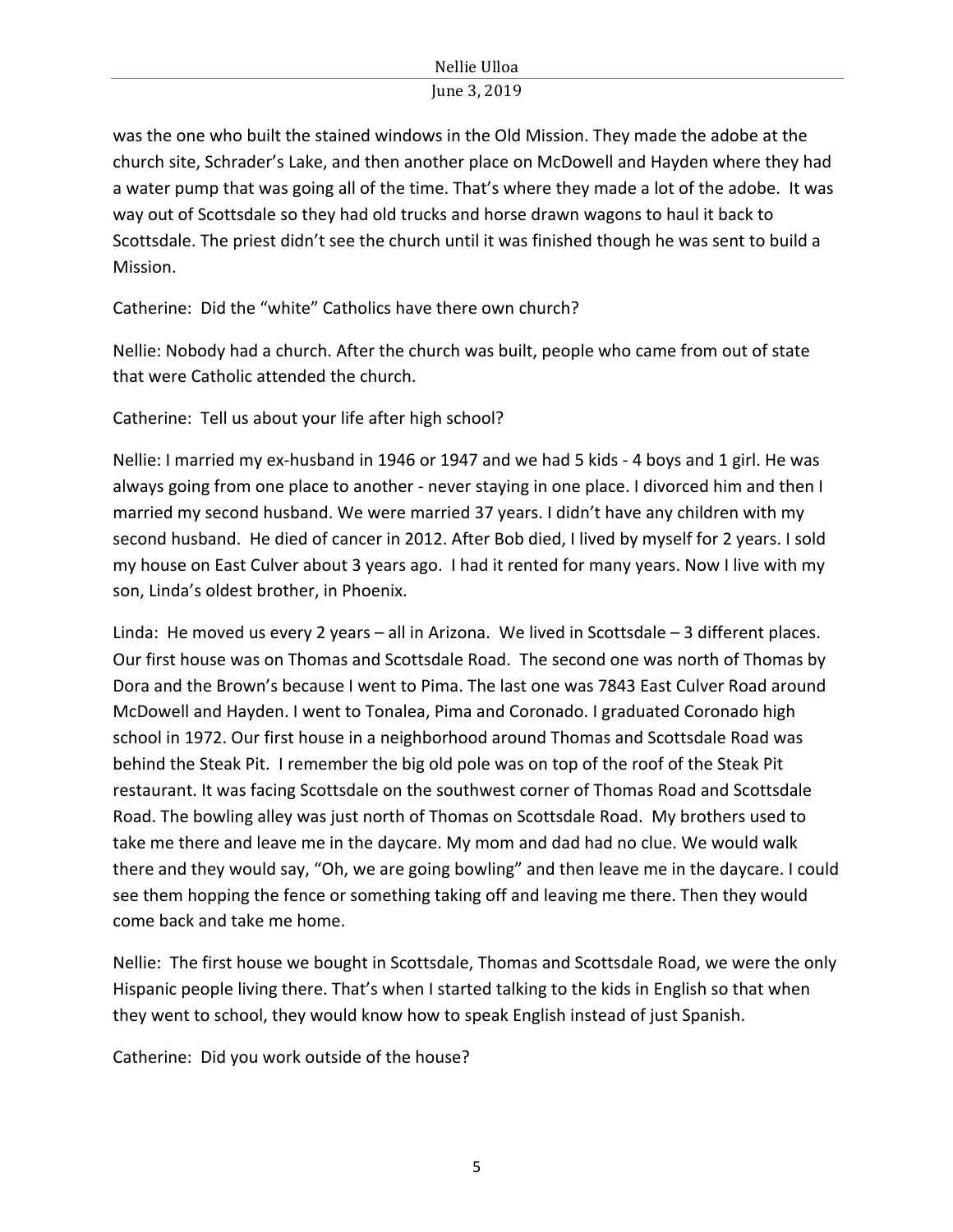Nellie: When I married Bob, I worked at a place called Sandstones Creations in Tempe that had paintings by (Ted) DeGrazia, (Robert) Red Bird, the Indian, and (R.C.) Gorman. Mr. and Mrs. Brown owned it - though a different one from the Scottsdale Brown family. When they died, their son Rick took over. Sandstone Creations closed in the 1980s. It was a place where we produced bells for these artists. The dinner bells were small. The wind-bells were big and small. Gorman did a lot of the wind-bells. He also used to make ashtrays and odds and ends. (DeGrazia burned a lot of his paintings out in the desert because his family could not afford the tax on it.) These artists were normal people with a lot of money but you couldn't tell by the way they were dressed. They were friendly people. DeGrazia would do an original design and bring it up to us or Rick, my boss, would go to his place in Tucson and see if it was ok. If it was ok then I copied it though I wasn't really copying it because I had to create it myself. For DeGrazia, I made little angels. Gorman was the Indian guy who every once in a while would go to the place where we were making the bells and he would paint them. Redbird would also ok the painting of the bells. They would all number and sign them.

#### Catherine: Were you always an artist?

Nellie: No, Rick said: "Nellie this is going to be your job." I liked it. There were about 4 or 5 of us artists. We had orders from all over the country. We sold them in all different shops around Scottsdale like Ortega for instance. I started painting the bells myself – somewhere there are some that have my initials and the year that I made them. My son, Bobby, has a dinner bell that I made from the start. The bells were made of some kind of clay mixture. I airbrushed the dinner bells very lightly. After I got them out of the mold, I had to use sandpaper on them to make them real smooth. Then I put them in the kiln. Afterwards, I painted them. I have a picture that Scottsdale Progress (circa 1980) took of me cleaning the bells. We completed probably about 50-60 bells a day

Catherine: Can you tell us about your 2 children who were buried at Camelback Cemetery?

Nellie: Bobby was the first child born in 1948. When Bobby died, we were renting a house from my sister in law, which was behind her house in Scottsdale. Bobby died of double pneumonia – he was 2 or 3 months. Greg, who is 70 now, was born in 1949. After Greg was born, Pete was born in 1950 and then Patsy was born. When Patsy died, we were living in Victory Acres in Tempe. Patsy died of crib death at 9 months. The Camelback Cemetery was the only one we knew. I think they are in Lots 1 and 10. My ex-husband did it fast because they didn't have a place to put the body. Someone gave him permission to bury them there. This was in the late 1940s and 1950s. Those are the only 2 family members I have buried at Camelback Cemetery. I never went back to the cemetery until the 1990s.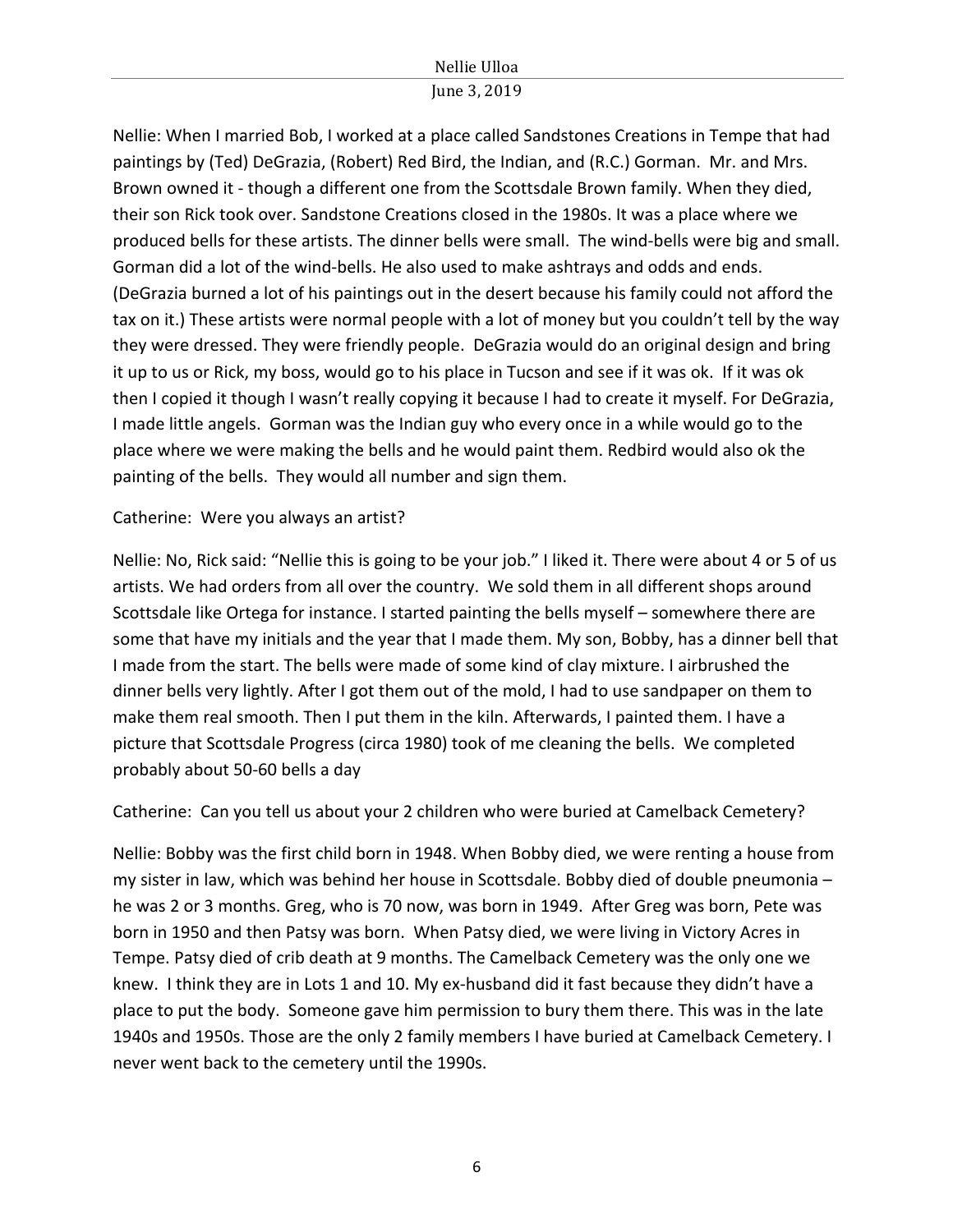# Nellie Ulloa

# June 3, 2019

Linda: I couldn't figure out why we didn't go visit them. We never talked about it. I knew that we had a sister because my biological father always said she was so pretty and I wasn't. She had real light complexion and light hair. My biological fathers mother was French. As long as I was born, my mom never went there – that I was old enough to remember. I think it was more painful for her. What I see in my mind, the way she was raised and the way my father was raised, when they passed, I don't think she had a chance to grieve. She had other children at the time but he was all about him. He'd get up early and worked. He retired from Salt River Project. She made fresh breakfast every morning. She sent him off every morning with his lunchbox, coffee the whole bit. She came home and made dinner. It was kind of like you take care of me – make my breakfast, clean the house, take care of the kids, and make my dinner when you get home. My mom had to just go back to life – taking care of the man – and that was all there was to it.

I kept telling my mom that I wanted to go and see where my brother and sister were buried. Then I got this lady going and she gave me all of this stuff. I don't even know how this all came about because it was a long time ago. Pehlman is her last name - Michaele Pehlman. It was a woman. She went by Mike for short. I don't recall how she and I connected. But we did and she was working on stuff from Scottsdale as well. That's how I found out where my brother and sister were buried. She told me which Lot they were buried in. That's when we finally took my mom, her sister, my baby brother and myself to go find them. This was way before we met Sally Thompson. I can't remember what year - just that it was in the 90s. That was the first time my mom went to visit them since the time she buried them. There were no markers on the graves until later.

# Catherine: How did you connect with Sally Thompson?

Nellie: I only met Sally about a year ago. One of my friends had died. Her son was in charge of her. Then afterwards he died. My sister and I went to his funeral over in Scottsdale at OLPH. Sally and my cousin, Bobby Leyva, were talking. Bobby said to Sally, "If you want to know about Scottsdale, these 2 ladies, my mom and her sister Alice, can help you because they were born and raised her in Scottsdale." We meet every Tuesday. We all talk and Sally writes down what we say – questions – pictures. The first time I went to Sally's house, I told her that I have 2 children buried at Camelback Cemetery. Sally is finished with the book so now we just meet to talk. Sally is still looking for a publisher.

Linda: Growing up here years ago when Scottsdale was nothing and now when I go to these meetings with Sally and the group, I get to hear more stories. Whenever we go to a funeral for people from Scottsdale – or just when they get together – you hear more stories. It's fun and it's enlightening. My mom just knows so much. She just chimes in and talks about this and that.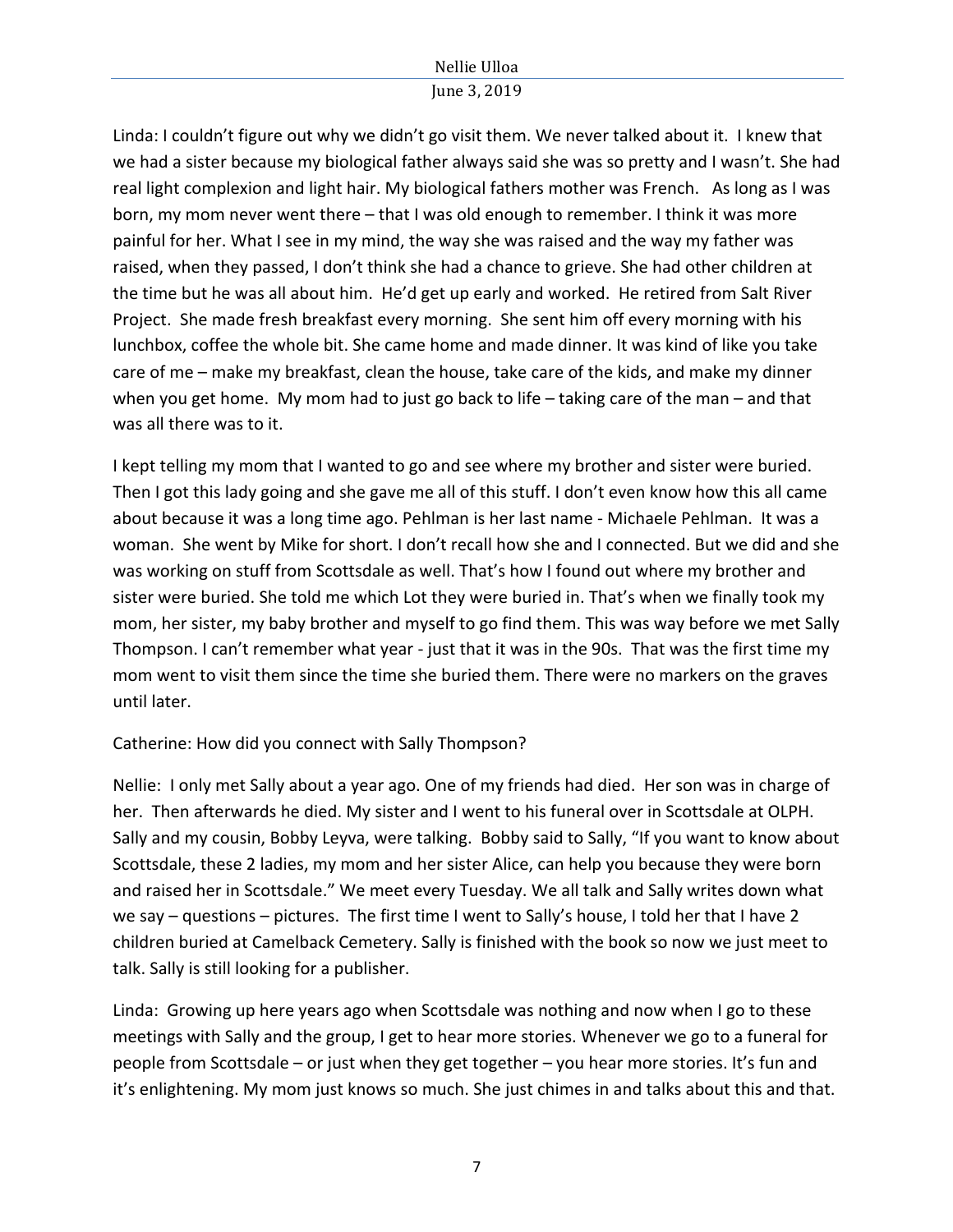We'll come down a road and come to a corner, she'll tell me about the store that used to be there  $-$  or just this was there and that was there.

Nellie: One time with Sally, we went to the cemetery and the police came  $-$  a Hispanic officer. He parked his car and asked what we were doing. We told him what we were doing. He said; "Well they sent me over here to see what was going on because there were people around there." The policeman started talking to Juan Alvarez from our committee who was looking at the graves of one of his parents. They were talking about something. Then Juan said; "Yeah we were at so and so's house and we were talking about the cemetery over here and that we had people coming over here. That's when the policeman said, "That's my aunt!"

Catherine: Are you involved at all with the cemetery?

Nellie: No  $-$  just when I was president for the American Legion there in Scottsdale, we would have the Boy Scouts come and clean the place. The Legion would come and place a wreath and flags on the graves. My friend, Eva and I were the only ladies that would go.

Catherine: Is there anything else you think would be interesting for this interview?

Linda: My uncle Benny built that Phoenix bird on  $20<sup>th</sup>$  and Camelback – the Town and Country Center – he created that bird. I don't know if it's still there – over by the Biltmore. Paul Coze, a famous artist, designed it for Benny to build. Coze asked for it and Benny came up with the design. They talked about what they were going to do and Benny built it. It was out there in the front so everybody could see it.

Linda: My mom is 89 and still driving and going to church. She takes her friends who are 10-15 years younger than her to their doctor appointments.

Nellie: God willing I will be 90 in October

Catherine: Thank you both for this interview.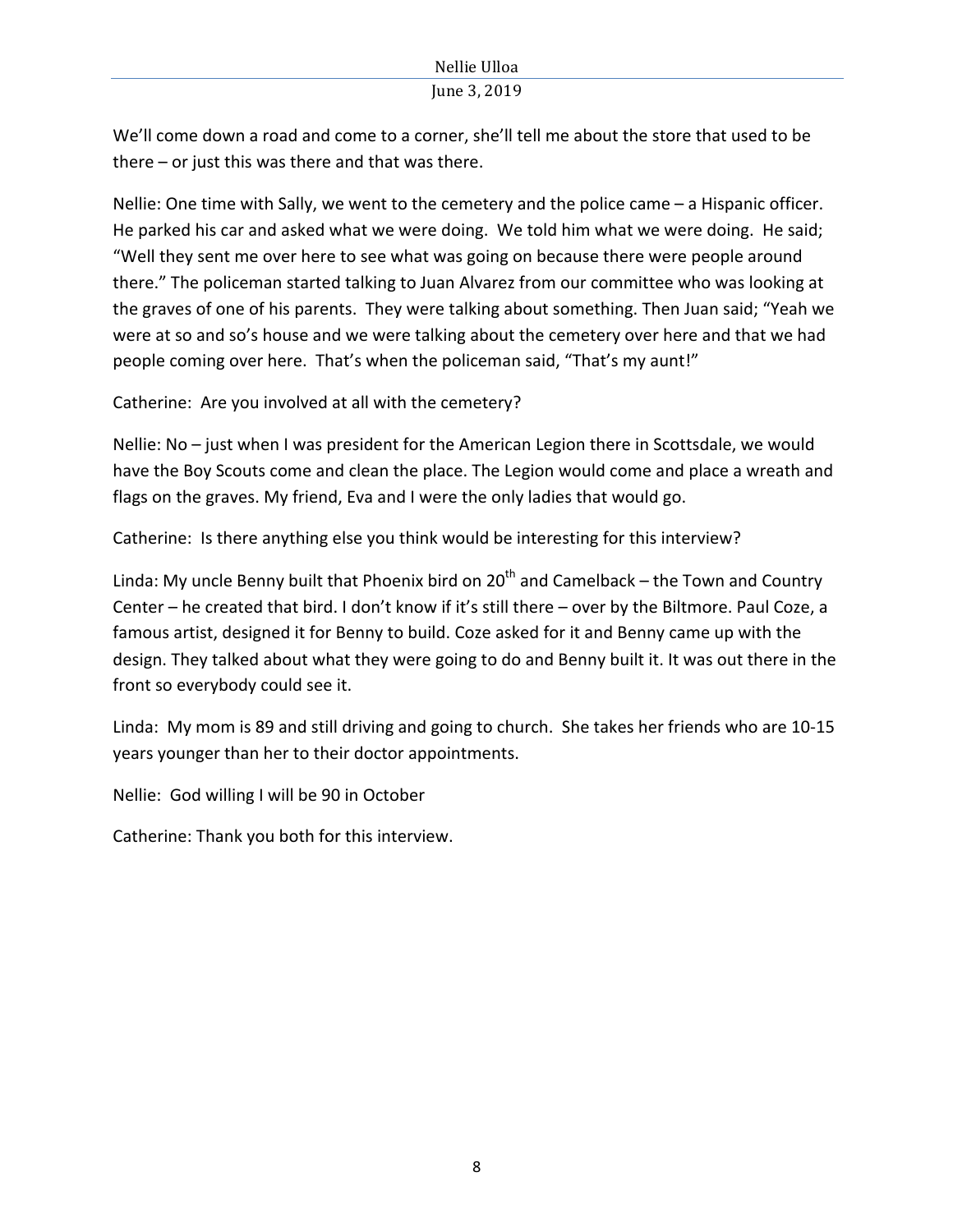

Linda Torres' Uncle Benny created this Phoenix bird for Paul Coze. It was displayed at the Town and Country shopping center on 20<sup>th</sup> and Camelback Road



Nellie Ulloa holding a DeGrazia dinner bell that she painted